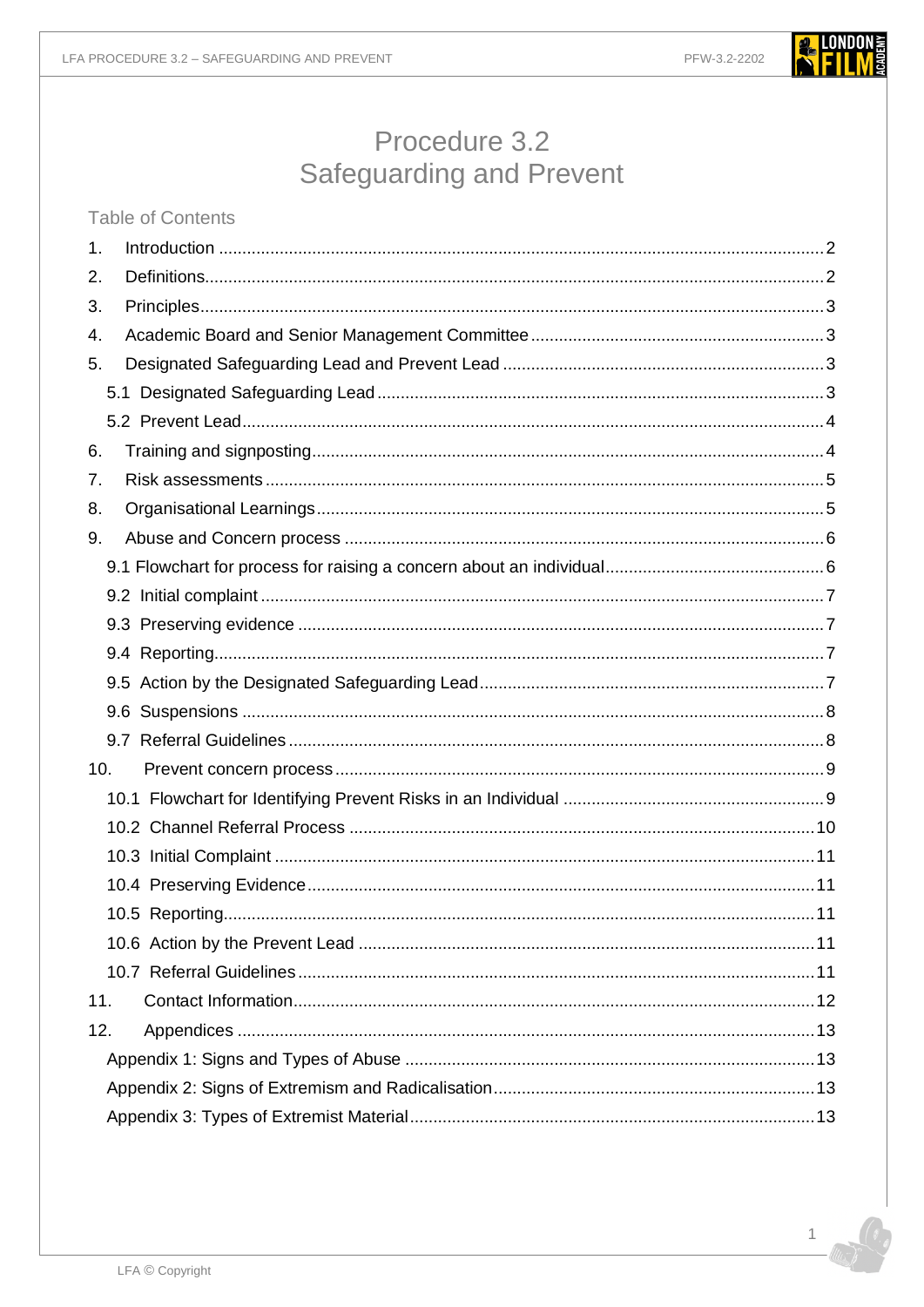## <span id="page-1-0"></span>1. Introduction

London Film Academy (LFA) has a social, moral and statutory duty to ensure that it functions with a view of protecting, safeguarding and promoting the welfare of all applicants, registered students, employees, tutors, contractors, interns and visitors to the premise who may be at risk of harm or wish to disclose allegations of harm. Special attention is given to children/young people and adults at risk.

LFA advocates a holistic approach to safeguarding appropriate for its size, through assessment and proportional management of risk, and integration of good safeguarding practices in all activities. LFA also recognises that it has duties and responsibilities relating to the protection and fair treatment of its students and, as an employer, to its staff. Therefore, should allegations of harm and or inappropriate behaviour be levelled against a student or staff, LFA will afford that student or staff member the necessary support as is appropriate in the circumstance arising.

The Prevent duty requires relevant higher education bodies to have due regard to the need to prevent people from being drawn into terrorism. LFA takes this duty very seriously and has created the following policies and procedures in order to address this duty. Compliance is currently monitored by Office for Students (OfS).

LFA's policies and procedures observe the relevant statutory duties and guidance documents, and are informed by any known evidence of good practice across the higher education sector. This policy is set out with specific reference to *Higher Education and Research Act 2017*, *Working Together to Safeguard Children 2018, National Framework of Standards for Safeguarding Adults, ADSS 2005, Care Act 2014 and Keeping Children Safe in Education 2019,* and the *Counter-Terrorism and Security Act 2015 (the Prevent Duty).*

Although LFA accepts individuals under the age of 18 on to its programmes of study, it does not accept parental responsibility for a child and will not act in loco parentis. Parents or guardians of students under the age of 18 are required to follow the appropriate waiver procedure during the application process.

This policy is to be used in conjunction with the following LFA's policies and guidance documents:

- *[LFA Student Handbook](https://www.londonfilmacademy.com/LFA_Student_Handbook.pdf)*
- LFA Staff Handbook
- LFA Tutor Handbook
- *[LFA Procedure 1.3 -](https://www.londonfilmacademy.com/LFA_Procedure_1.3_Freedom_of_Speech_Policy) Freedom of Speech*
- *[LFA External Speakers & Events Policy](https://www.londonfilmacademy.com/LFA_ExternalSpeakers_and_EventsPolicy.pdf)*
- *[LFA Equal Opportunities Policy](https://www.londonfilmacademy.com/LFA_Equal_Opportunities_Policy.pdf)*
- *[LFA Privacy Policy](https://www.londonfilmacademy.com/LFA-Privacy-Policy)*
- *[LFA Procedure 6.6 -](https://www.londonfilmacademy.com/LFA_Procedure_6.6_Complaints) Complaints*
- LFA Personal Relationship *LFA Procedure 3.2 – [Student welfare and pastoral care](LFA%20Procedure%203.2%20–%20Student%20welfare%20and%20pastoral%20care)*
- *[Universities UK guidance on External Speakers in Higher Education](https://www.universitiesuk.ac.uk/policy-and-analysis/reports/Pages/external-speakers-in-higher-education-institutions.aspx)*
- *[The Prevent Duty: Guidance for Higher Education Institutions in England and Wales](https://www.gov.uk/government/publications/prevent-duty-guidance/prevent-duty-guidance-for-higher-education-institutions-in-england-and-wales)*
- *[OfS Evaluation of Safeguarding Students Catalyst Fund](https://www.officeforstudents.org.uk/publications/evaluation-of-safeguarding-students-catalyst-fund-projects/) Projects*

## <span id="page-1-1"></span>2. Definitions

**Children and young people** – anyone under the age of 18

**Adult** – anyone 18 or over including anyone whose life circumstances temporarily make them vulnerable and in need of safeguarding

**Adults at Risk** – anyone aged 18 or over who may be in need of community care services by reason of mental or other disability, age or illness; and who is or may be unable to care of themselves, or unable to protect themselves against significant harm or exploitation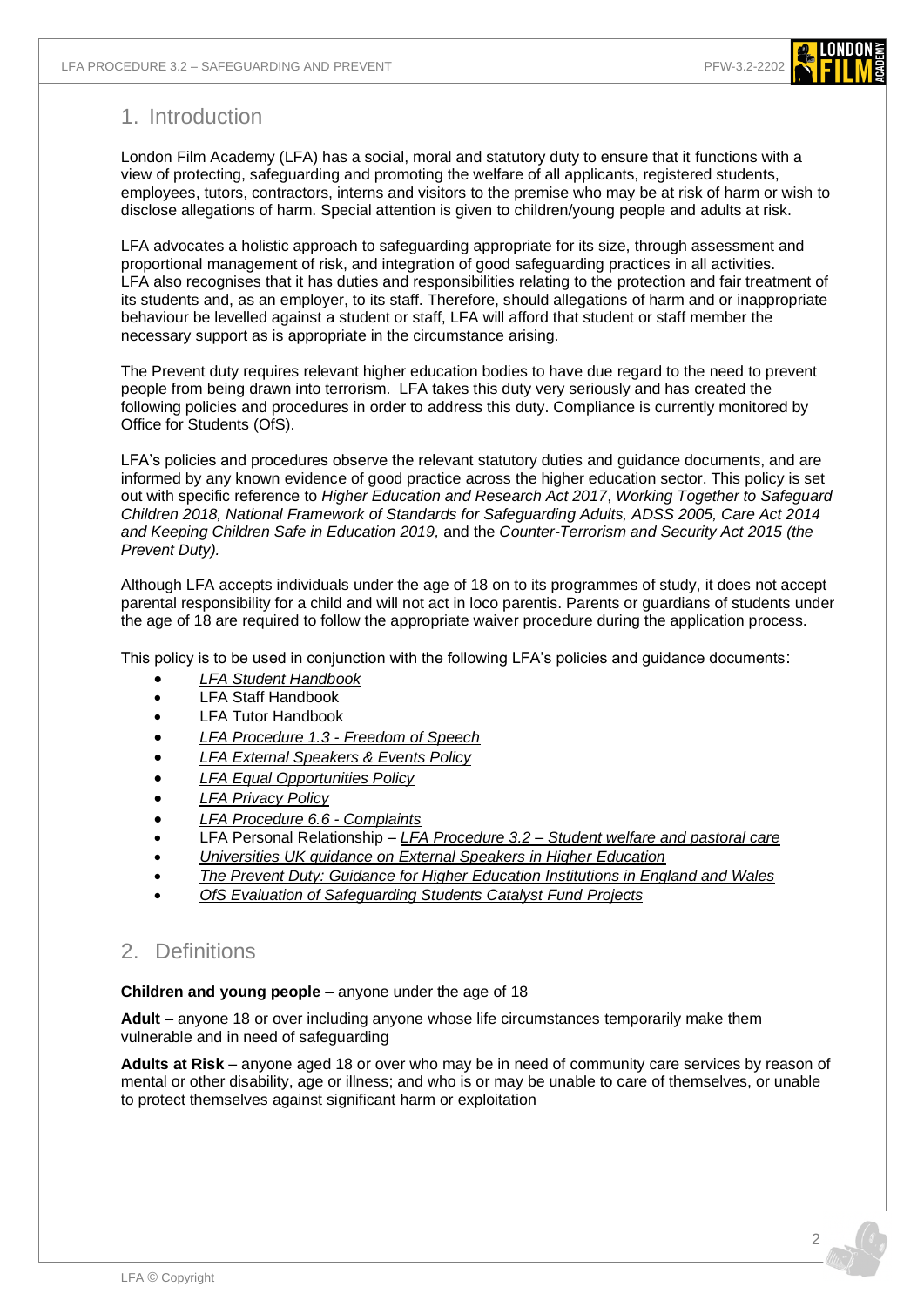## <span id="page-2-0"></span>3. Principles

LFA is committed to ensuring that it provides a safe environment from harm for all applicants, registered students, employees, contractors and visitors. LFA considers harm to range from harassment to abuse to radicalisation.

In pursuit of these aims, LFA will approve and regularly review policies and procedures with the aim of:

- raising awareness of issues relating to the welfare of and promotion of a safe environment;
- aiding the identification of those at risk of significant harm, and providing procedures for reporting concerns;
- demonstrating due regard for the need to prevent people from being drawn into terrorism;
- creating accessible procedures for reporting and dealing with allegations against anyone;
- the safe recruitment of staff.

This policy focusses on information and guidance on **abuse and radicalisation**. Some examples of types and signs of:

- abuse can be found in Appendix 1
- radicalisation can be found in Appendix 2.

For information and guidance on **harassment and bullying, and discrimination** please refer to the following documents, they are also available on our website

- *[LFA Equal Opportunities Policy](https://www.londonfilmacademy.com/LFA_Equal_Opportunities_Policy.pdf)*
- *[LFA Procedure 6.6 -](https://www.londonfilmacademy.com/LFA_Procedure_6.6_Complaints) Complaints*
- *LFA Procedure 3.6 - Bullying and harassment*
- *[LFA Procedure 3.5 -](https://www.londonfilmacademy.com/LFA_Procedure_3.5_Sexual_misconduct) Sexual misconduct*

In developing this Safeguarding procedure and it's processes, LFA has consulted with, and take account of, guidance issued by the OfS, the Regional Prevent Coordinator, Local Safeguarding Children Board for Kensington and Chelsea, Hammersmith & Fulham and Westminster, Social Services Department, Child Protection Unit of the police, Adult Social Care Services, and other relevant bodies and groups.

## <span id="page-2-1"></span>4. Academic Board and Senior Management Committee

A quarterly Safeguarding report, which details all issues relating to safeguarding, is received by the Academic Board. The Academic Board receive an annual update on the development, approval and review of LFA policies and procedures relating to the safeguarding.

## <span id="page-2-2"></span>5. Designated Safeguarding Lead and Prevent Lead

LFA has designated senior members of staff with the responsibility for all safeguarding issues relating to all individuals within the scope of this procedure.

## <span id="page-2-3"></span>5.1 Designated Safeguarding Lead

Head of Academic Governance (HoAG) is the Designated Safeguarding Lead for LFA and Head of Courses (HoC) is the Deputy Designated Safeguarding Lead.

The Designated Safeguarding Lead is responsible for:

- leading on the implementation and promotion of this policy;
- acting as the main point of contact within LFA on matters of safeguarding;
- ensuring that the policy is monitored and reviewed in accordance with changes in legislation and guidance on the protection of children and adults at risk;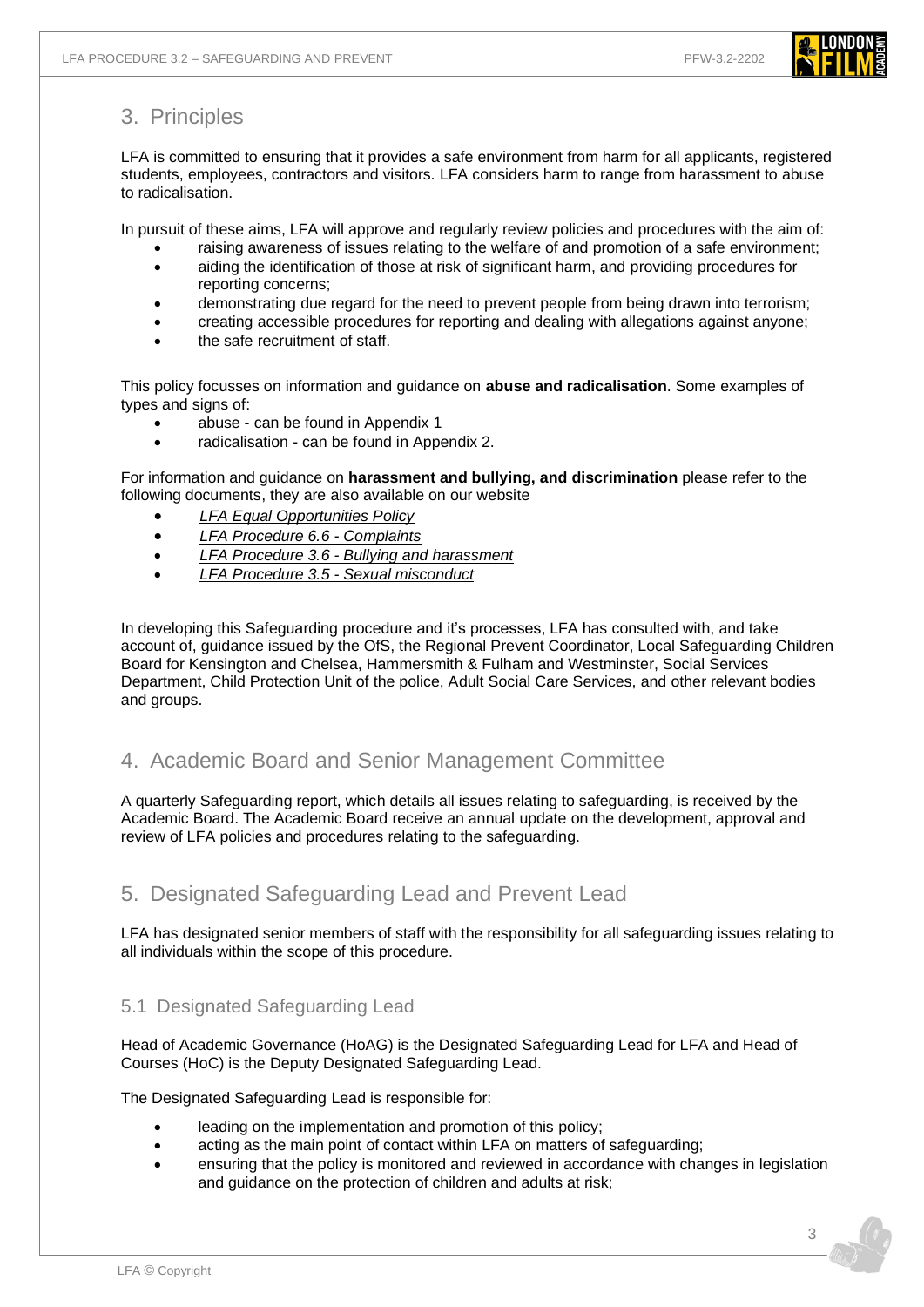

- raising awareness of issues relating to the welfare of children and adults at risk, and the promotion of a safe environment for the children, young people and adults at risk learning within LFA;
- liaising with the Prevent Lead (where appropriate) to oversee the referral of cases of suspected abuse, extremism, radicalisation or allegations to the local safeguarding children board, adult social services, government Prevent co-ordinators or other relevant investigating agencies as appropriate;
- maintaining confidential records of any safeguarding referral, complaint or concern (even where that concern does not lead to a referral);
- ensuring that everyone within LFA are aware of LFA's Safeguarding procedure and that it is published publicly on [LFA's website;](https://www.londonfilmacademy.com/policies-regulations)
- liaising with Local Authority Designated Officer and other appropriate agencies where required.

### <span id="page-3-0"></span>5.2 Prevent Lead

The Operations Manager is the Prevent Lead for the LFA. Head of Academic Governance is the Prevent Accountable Officer.

The Prevent Lead is responsible for:

- Reporting on matters relating to Prevent Duty within Senior Management Committee (SMC) and Student Staff Liaison Committee
- Maintaining Prevent Risk Assessment and Action Plan
- Raising awareness of changes to risk or government policy to Safeguarding Lead and SMC
- Acting as the main point of contact within LFA on matters of Prevent
- Overseeing Prevent training including scheduling and inductions
- Conducting fair honest investigations into Prevent related concerns and making the appropriate referrals
- Risk assessing and approving external speaks and events whilst upholding freedom of speech
- Maintaining confidential records of any Prevent referral, complaint or concern (even where that concern does not lead to a referral);
- Liaising with the Regional Prevent Coordinator and other appropriate agencies where required
- Providing advice and support to stakeholders on issues relating to Prevent.

## <span id="page-3-1"></span>6. Training and signposting

'Safeguarding Young People Colleges and Universities – Level 2 (CPD Certified)' and 'Designated Safeguarding Lead (Level 3) (CPD Certified)' has been undertaken by the HoAG and Prevent Duty training is compulsory for all relevant employees and contractors and comes from an accredited provider. Refresher courses will take place every three years. The Designated Safeguarding Lead will undertake training in inter-agency working on all aspects of safeguarding.

LFA currently has a certified Mental Health First Aider, the HoAG who also have completed Prevent training. In addition, LFA currently has two course coordinators (in charge of our longer courses) who are Mental Health Ambassadors and have completed Prevent training.

The Prevent Lead is trained to recognise signs and discuss prevent-related welfare concerns. Prevent Lead participates in Staff-Student Liaison committee meetings and regularly liaise with the DfE Regional Prevent Coordinator.

LFA staff, Team Assistants, appropriate contractors, Class Reps and Governance Board members are trained in Prevent. This includes identifying any indications that someone could be vulnerable and at risk of being drawn into terrorism. Relevant lone workers are also required to complete Prevent training. All this is administered by the Prevent Lead with the HR Officer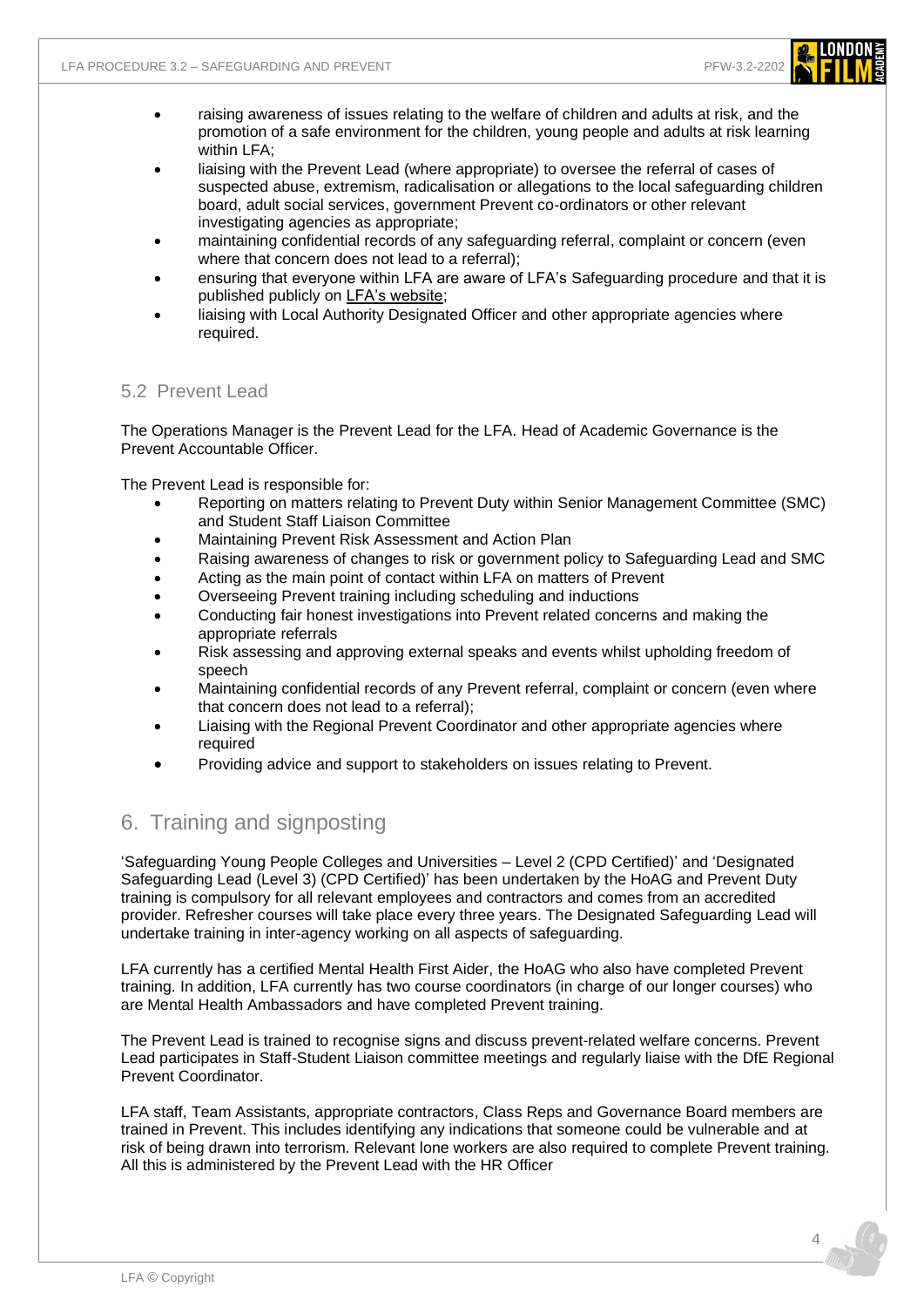

Signposting around the school directs all people on site about who the Prevent Lead is for raising concerns.

## <span id="page-4-0"></span>7. Risk assessments

LFA's Prevent risk assessment and action plan is designed to consider the specific risk relating to radicalisation and is reviewed on an annual basis in February of each year.

LFA strives to produce a safe and secure environment. Health and Safety risk assessments take into account the individuals involved and although LFA does not act in loco parentis it does make specific additional provision for children and adults at risk.

## <span id="page-4-1"></span>8. Organisational Learnings

Where an allegation has been made against an employee or contractors, Academic Board or Senior Management Committee should, at the conclusion of the investigation and any disciplinary procedures, consider whether there are any matters arising from it that could lead to the improvement of LFA's procedures and/or policies and/or which should be drawn to the attention of the LFA Governance Board. Consideration should also be given to the training needs of staff.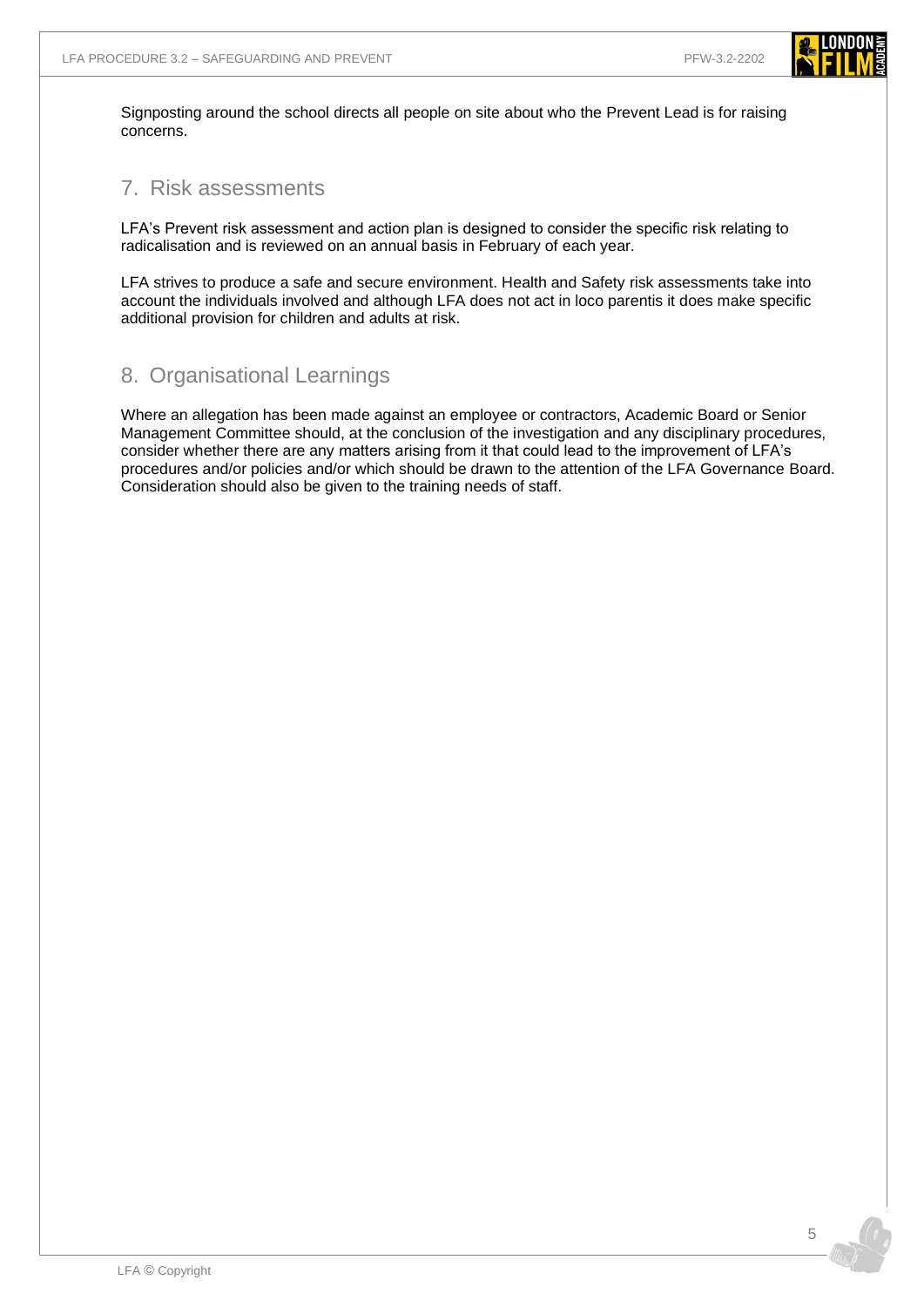

## <span id="page-5-2"></span><span id="page-5-0"></span>9. Abuse and Concern process

There are two distinct LFA procedures for safeguarding concerns and this procedure is for concerns relating to abuse as they are distinct from radicalisation (see Prevent Concern Process). Example of types and signs can be found in the appendixes of this document.

9.1 Flowchart for process for raising a concern about an individual

<span id="page-5-1"></span>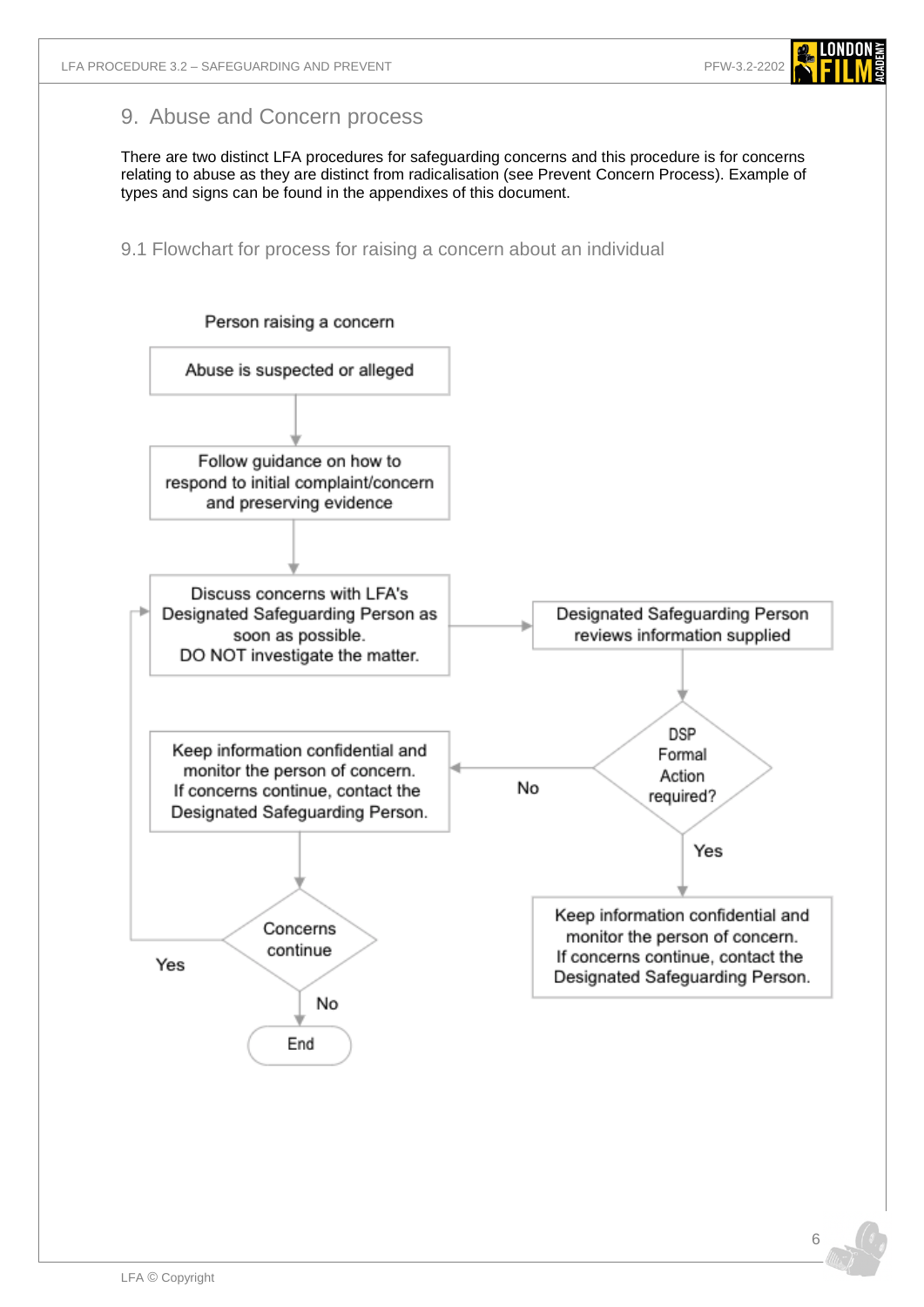## <span id="page-6-0"></span>9.2 Initial complaint

If you suspect abuse or hear a complaint of abuse. You must:

- listen carefully to the complainant and keep an open mind. You should not take a decision as to whether or not the alleged abuse has taken place;
- not ask leading questions, that is, a question which suggests its own answer;
- reassure the complainant but not give a guarantee of absolute confidentiality. You should explain that you need to pass the information to the Designated Safeguarding Lead who will ensure that the correct action is taken.
- keep a sufficient written record of the conversation. The record:
	- should include the date, time and place of the conversation
	- − should include the essence of what was said and done by whom and in whose presence.
	- should be signed by the person making it and should use names, not initials.
	- should be kept securely and handed to the Designated Safeguarding Lead;
- maintain confidentiality and not discuss the matter with anyone other than the Designated Safeguarding Lead.

### <span id="page-6-1"></span>9.3 Preserving evidence

All evidence, (for example, scribbled notes, and mobile phones containing text messages, clothing, and computers), must be safeguarded and preserved.

### <span id="page-6-2"></span>9.4 Reporting

All suspicion or complaints of abuse must be reported to the Designated Safeguarding Lead or Deputy Designated Safeguarding Lead, or if the complaint involves the Designated Safeguarding Lead, to the Joint Principal. You must not assume someone else will do it.

## <span id="page-6-3"></span>9.5 Action by the Designated Safeguarding Lead

A Designated Safeguarding Lead investigation must take into account:

- the nature and seriousness of the suspicion or complaint. A complaint involving a serious criminal offence will always be referred to the Social Services Department (SSD) or the police without further investigation within LFA;
- the need to protect from harm and the need to protect from false or unfounded allegations;
- the wishes of the person who has complained, provided that that person is of sufficient understanding and maturity and properly informed. However, there may be times when the situation is so serious that decisions may need to be taken, after all appropriate consultation, that override their wishes;
- if the complainant is a child or young person, the wishes of their parents provided they have no interest which conflicts with the complainant's best interests and that they are properly informed. Again, it may be necessary, after all appropriate consultation, to override parental wishes in some circumstances. If the Designated Safeguarding Lead is concerned that disclosing information to parents would put a child or young person at risk, they will take further advice from the relevant professionals before making a decision to disclose;
- duties of confidentiality, so far as applicable;
- the lawful rights and interests of LFA community as a whole, including its employees and its insurers;
- if there is room for doubt as to whether a referral should be made, the Designated Safeguarding Lead may consult with the Local Authority Designated Officer (LADO) or other appropriate professionals on a no-names basis. However, as soon as sufficient concern exists that a child or adult at risk may be at risk of significant harm, a referral will be made without delay. If the initial referral is made by telephone, the Designated Safeguarding Lead will confirm the referral in writing to SSD within 24 hours. If no response or acknowledgment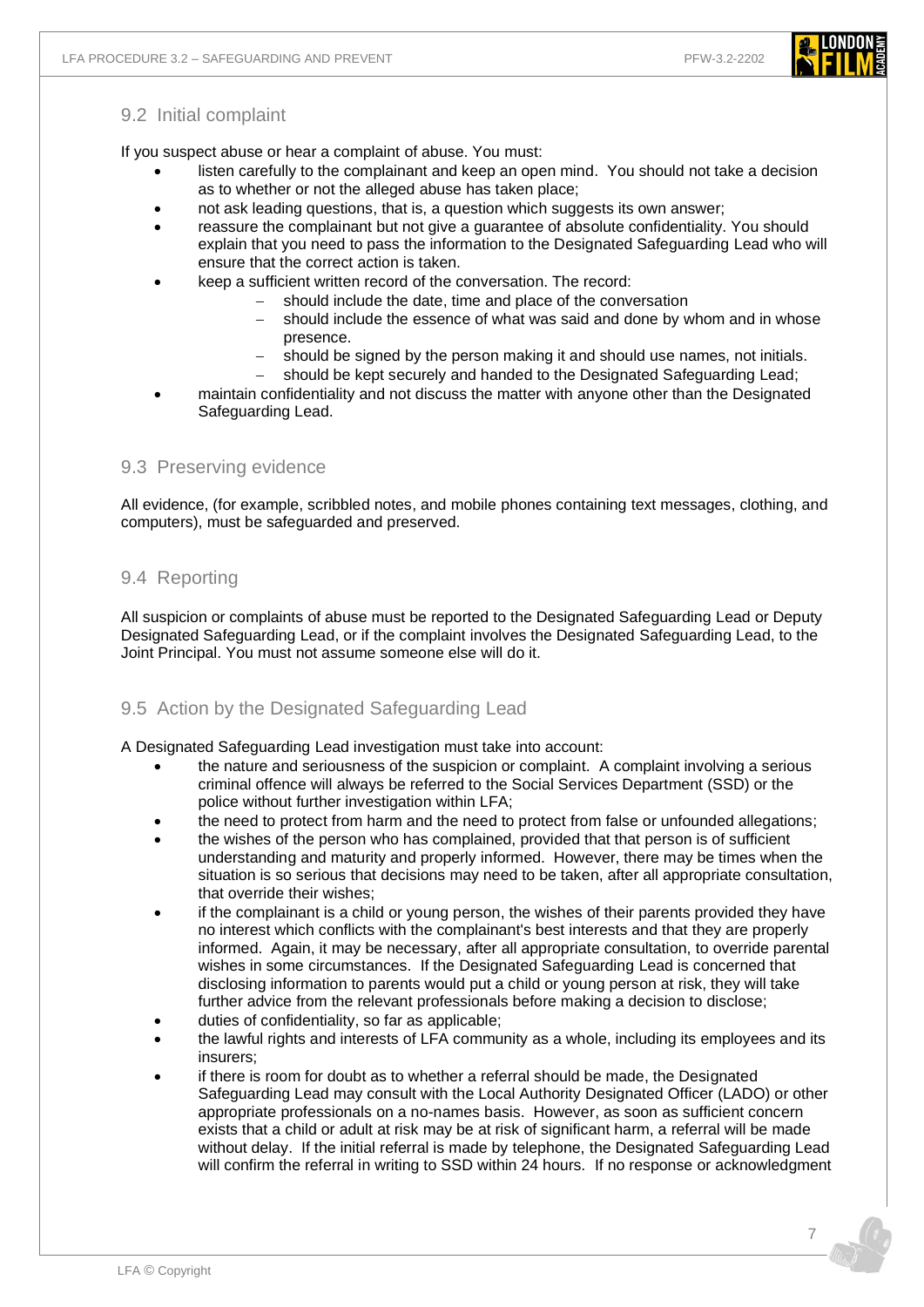

is received within three working days, the Designated Safeguarding Lead will contact SSD again.

#### <span id="page-7-0"></span>9.6 Suspensions

A student against whom an allegation of abuse has been made may be suspended from LFA during the investigation and LFA's policy on behaviour, discipline and sanctions will apply. LFA will take advice from the LADO on the investigation of such allegations and will take all appropriate action to ensure the safety and welfare of all involved including the student or students accused of abuse.

### <span id="page-7-1"></span>9.7 Referral Guidelines

- LFA will refer concerns that a child or young person may be at risk of significant harm from someone connected to the LFA to the Local Authority Designated Officer (LADO) for London Borough of Hammersmith and Fulham.
- If the alleged abuse is not perpetrated by someone connected to the LFA then they should contact the LADO for the child's or young person's home borough.
- If that information is not available to the LFA they can contact the LADO for Hammersmith and Fulham for consultation or advice.
- The LADO will in turn instruct LFA as to what they should do next. Contact details can be found at the end of this document.
- If it is necessary for a child to be interviewed by the police in relation to allegations of abuse, LFA will ensure that, subject to the advice of the LADO, parents are informed as soon as possible and that the child is supported during the interview by an appropriate adult. In the case of child whose parents are abroad, the Child's guardian will be requested to provide support to the student and to accommodate them if it is necessary to suspend them during the investigation.
- Whether or not LFA decides to refer a particular complaint to the SSD or the police, the parents and child will be informed in writing of their right to make their own complaint or referral to the SSD or the Child Protection Unit of the police and will be provided with contact names, addresses and telephone numbers, as appropriate.
- For vulnerable adults the appropriate SSD will be contacted.
- For adults the police alone will be contacted.

A referral to the SSD or police will not normally be made where:

- the complaint does not involve a serious criminal offence; and
- a referral would be contrary to the wishes of the complainant who is of sufficient maturity and understanding and properly informed; and
- if applicable, contrary also to the wishes of the complainant's parents; and
- the case is one that can be satisfactorily investigated and dealt with under LFA's internal procedures, the parents being kept fully informed, as appropriate.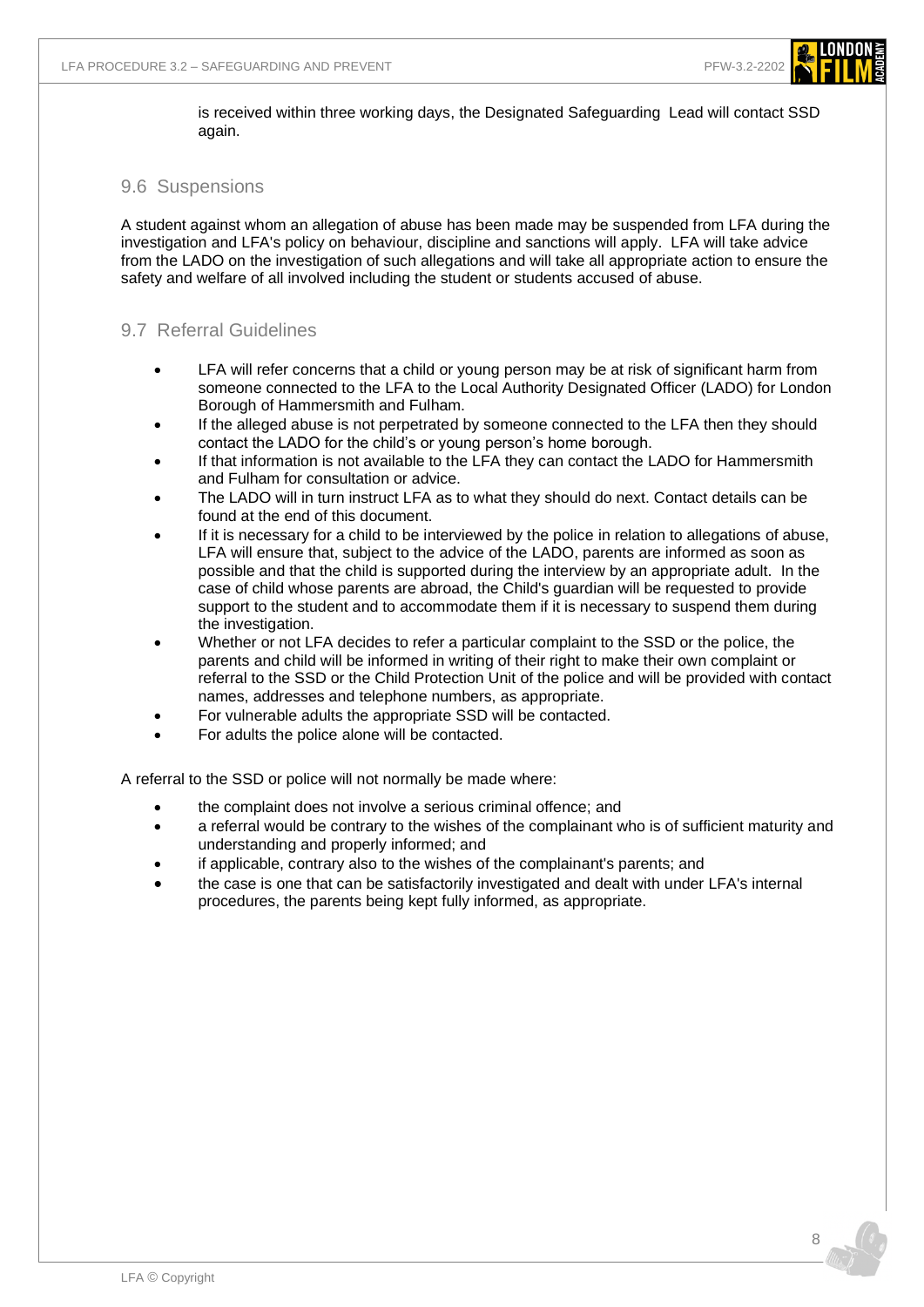

## <span id="page-8-0"></span>10. Prevent concern process

There are two distinct procedures for safeguarding concerns and this procedure is for concerns relating to radicalisation as they are distinct from abuse (see Section 9: [Abuse and Concern process\)](#page-5-2). Example of types and signs can be found in the appendixes of this documents.

## 10.1 Flowchart for Identifying Prevent Risks in an Individual

<span id="page-8-1"></span>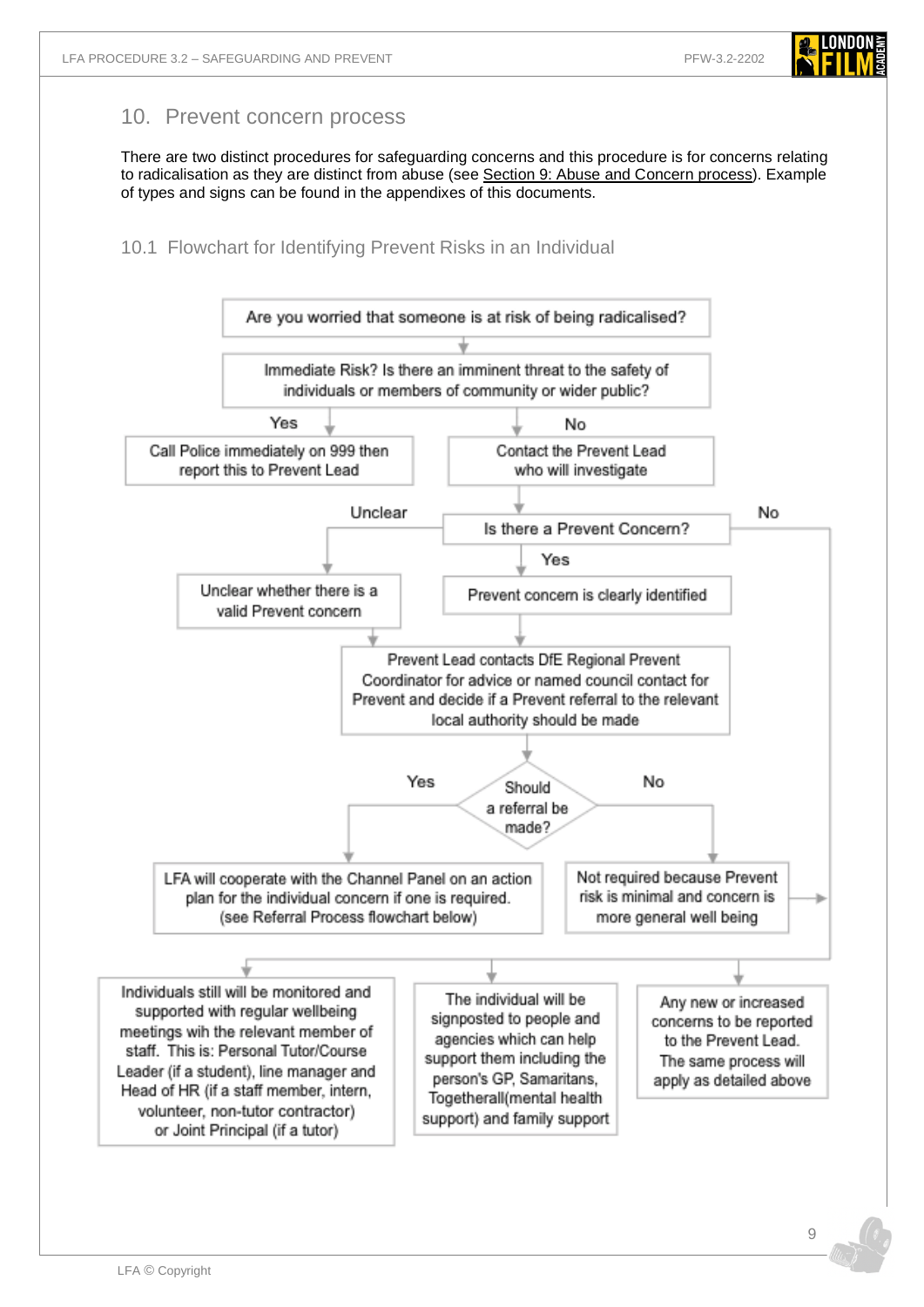10.2 Channel Referral Process

<span id="page-9-0"></span>

\*A Channel panel is chaired by the local authority and made up of representatives from different safeguarding areas including health, education and the police. The Channel panel meet to discuss each case and carefully assess the extent of the potential vulnerability of the individual. In other cases the panel will offer the individual a support package tailored to their needs.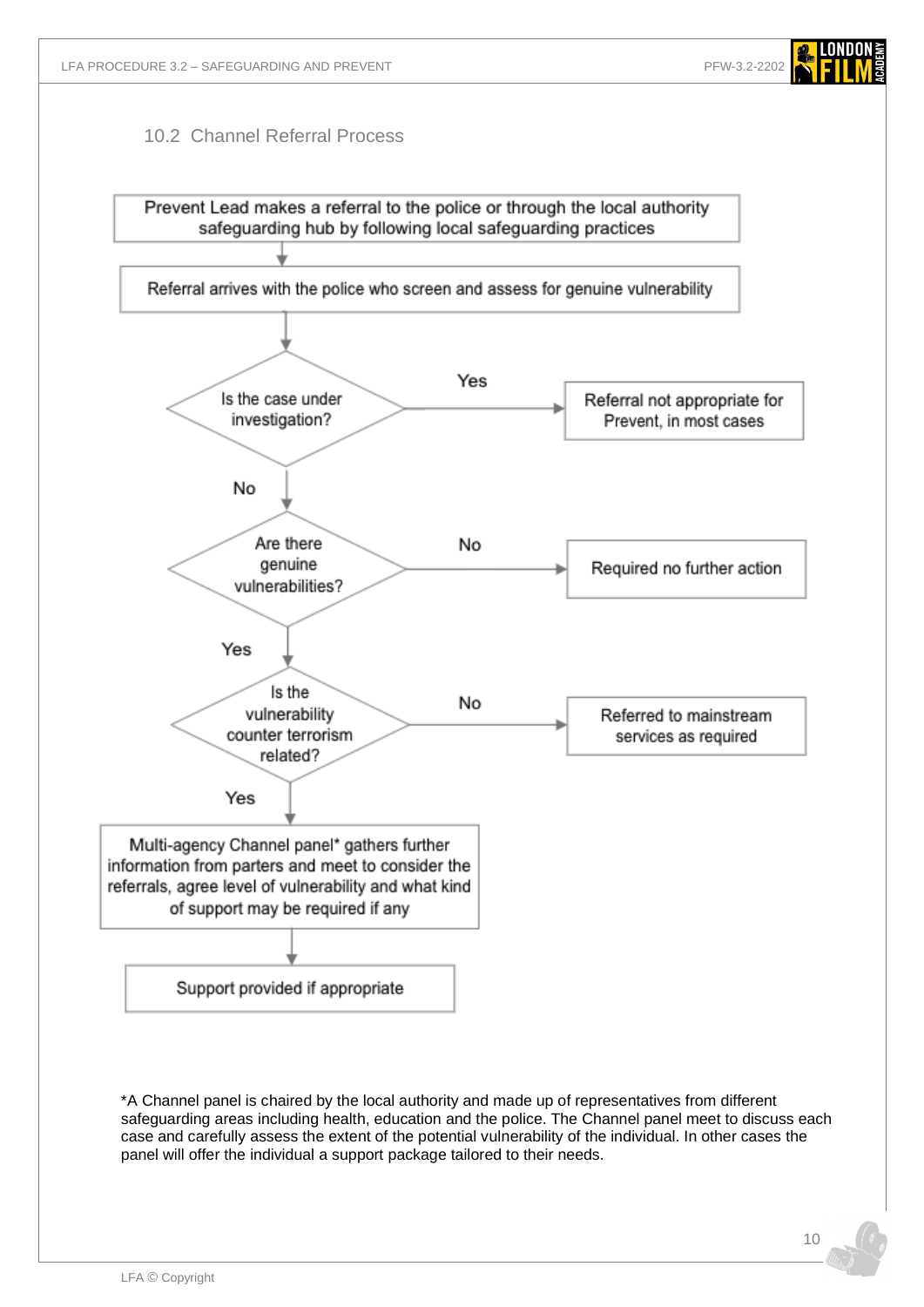<span id="page-10-0"></span>

If you suspect or hear a concern of radicalisation. You must:

- listen carefully to the person raising the concern and keep an open mind. Do not take a decision as to whether the concern of radicalisation is true;
- not ask leading questions, that is, a question which suggests its own answer;
- reassure the person with the concern but do not give a guarantee of absolute confidentiality. They should explain that they need to pass the information to the Prevent Lead who will ensure that the correct action is taken;
- keep a sufficient written record of the conversation. The record should include the date, time and place of the conversation and the essence of what was said and done by whom and in whose presence. The record should be signed by the person making it and should use names, not initials. The record must be kept securely and handed to the Prevent Lead.

## <span id="page-10-1"></span>10.4 Preserving Evidence

All evidence, (for example, scribbled notes, and mobile phones containing text messages, clothing, and computers), must be safeguarded and preserved.

### <span id="page-10-2"></span>10.5 Reporting

All suspicion or complaints of radicalisation must be reported to the Prevent Lead or Prevent Accountability Officer, or if they cannot be found the Designated Safeguarding Lead who will in turn pass on the concern to the Prevent Lead.

#### <span id="page-10-3"></span>10.6 Action by the Prevent Lead

- Gather information
- Assess if there is a Prevent concern
- Contact the Regional Prevent Coordinator (RPC) or named council contact
- Decide if Prevent referrals should be made
- Follow the advice or instructions of the LPC and ensure that appropriate steps are taken to deal with the person in question

#### <span id="page-10-4"></span>10.7 Referral Guidelines

- Whether there is a valid Prevent concern or if it is unclear the Prevent Leads should contact the Regional Prevent Coordinator or named council contact for advice
- If the Prevent Lead decides that a referral to the local authority should be made then the LFA will cooperate with the Channel Panel on an action plan for the individual concerned.
- If the Prevent is not a concern or minimal, or the concern is more about general wellbeing then the following steps can be taken:
- The individual will be monitored with regular wellbeing meetings with the relevant member of staff
- The individual will be signposted to people and agencies which can help support them including their GP, Samaritans, [Togetherall](https://togetherall.com/en-gb/) and their family support

Any new or increased concerns arising at any point in this process must be reported to the Prevent Lead.

If there is an immediate threat to the safety of the individual or members of the community or wider public then the police should be contacted immediately before reporting it to the [Prevent Lead.](mailto:prevent@londonfilmacademy.com)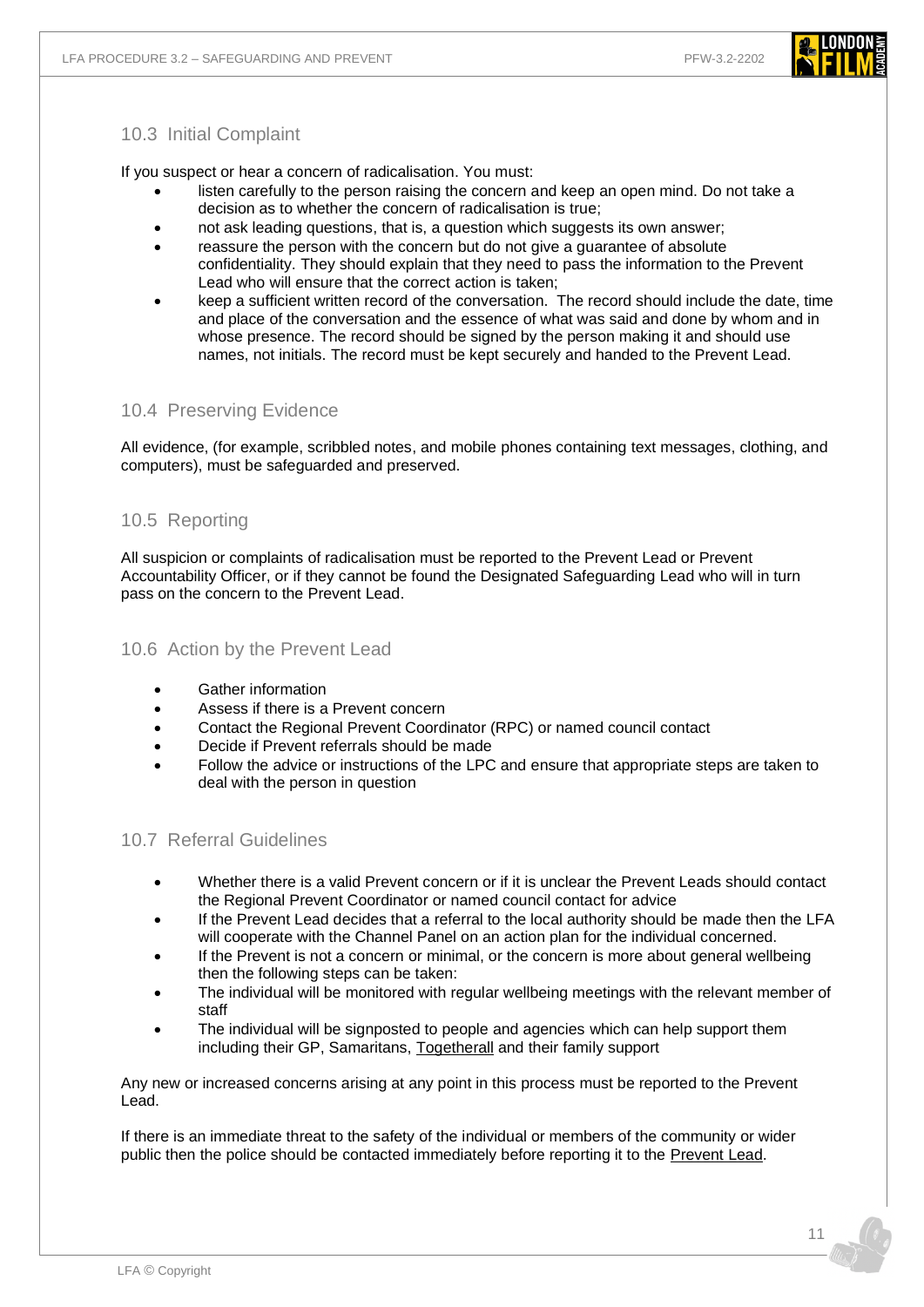

## <span id="page-11-0"></span>11. Contact Information

#### **Designated Safeguarding Person (Safeguarding Lead)**

Head of Operations, Simon Flynn Email: [HoO@londonfilmacademy.com](mailto:hoo@londonfilmacademy.com) Tel: 0207 386 7711

#### **Prevent Lead**

Facilities and H&S Manager, Ehti Aslam Email: [prevent@londonfilmacademy.com](mailto:prevent@londonfilmacademy.com) Tel: 0207 386 7711

#### **Deputy Safeguarding and Prevent**

Head of Academic Governance, Daisy Gili Email: [safeguarding@londonfilmacademy.com](mailto:safeguarding@londonfilmacademy.com) Tel: 02073867711

#### **Local Safeguarding Children Partnership (LSCP)**

Designated Manager for Child Protection in London Borough of Hammersmith and Fulham (LBHF): 0208 753 5124 Safer Organisations (incorporates LADO) and Safeguarding in Education Manager (Megan Brown) Telephone: 020 8753 5125 Mobile: 0777 667 3020 Email: [megan.brown@lbhf.gov.uk](mailto:megan.brown@lbhf.gov.uk)

#### **Police**

Metropolitan Police: 0300 123 1212 (24 hours) The following telephone numbers may be useful for students:<br>Childline 0800 1111 0800 1111

| <b>NSPCC</b>       | 0808 800 5000 |
|--------------------|---------------|
| <b>Family Live</b> | 0808 800 2222 |

#### **Prevent**

Named contact for our FE/HE Regional Prevent Coordinator for London: Jake Butterworth: [Jake.butterworth@education.gov.uk \(](mailto:Jake.Butterworth@education.gov.uk)or Tina Bencik, [Tina.bencik@lbhf.gov.uk,](mailto:Tina.bencik@lbhf.gov.uk,) in his absence).

Unnamed Prevent contacts at LBHF are prevent@lbhf.gov.uk and 0208 753 5727.

#### **External Resources**

**Togetherall** - a safe, online community where people support each other anonymously to improve mental health and wellbeing<https://togetherall.com/en-gb/> Tel: (0)203 405 6196

**Samaritains** Tel: 116 123 Email: [jo@samaritans.org](mailto:jo@samaritans.org)